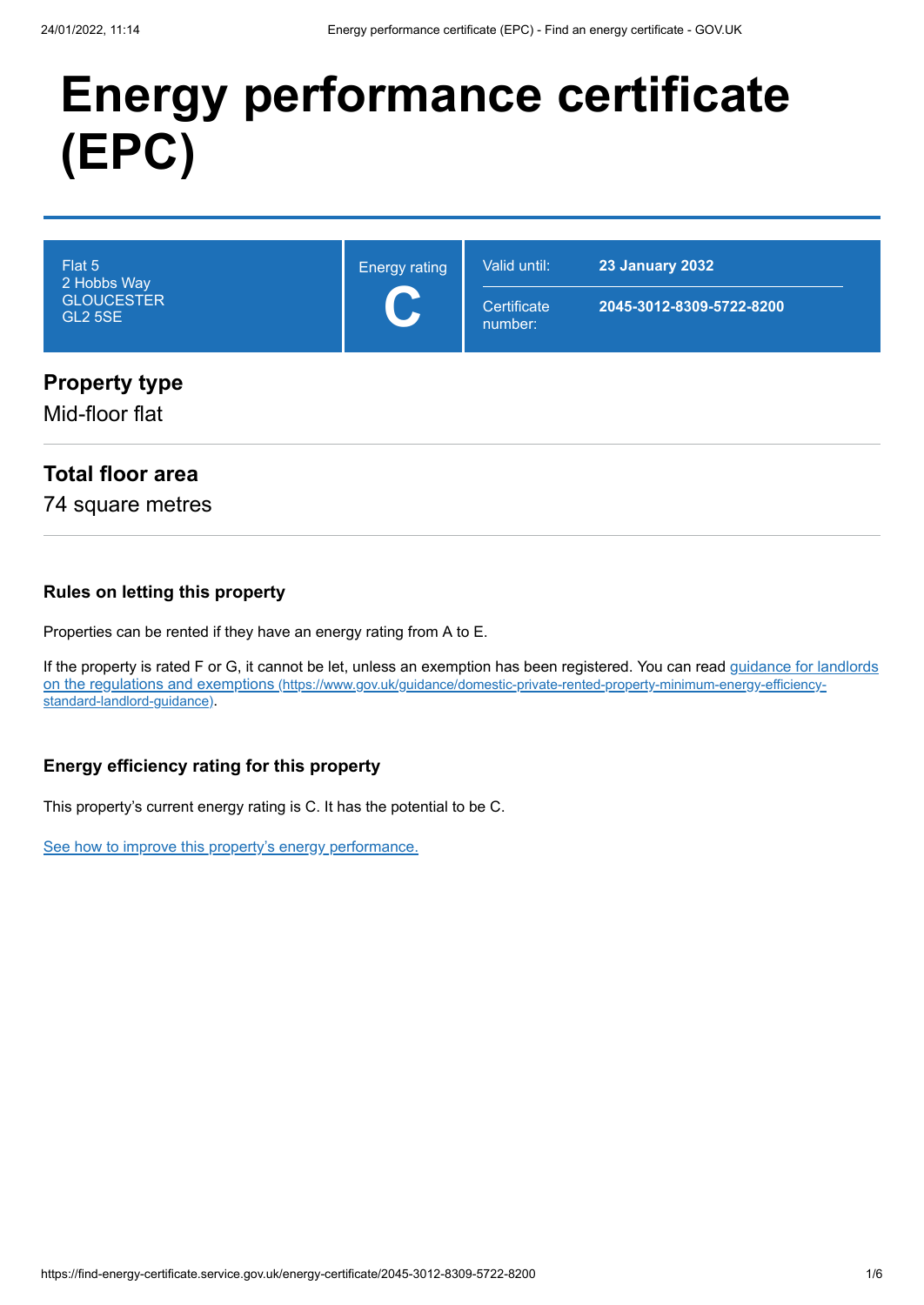| <b>Score</b> | <b>Energy rating</b> |   | <b>Current</b> | <b>Potential</b> |
|--------------|----------------------|---|----------------|------------------|
| $92 +$       |                      |   |                |                  |
| 81-91        | Β                    |   |                |                  |
| 69-80        | $\mathbf C$          |   | 70   C         | 70   C           |
| 55-68        |                      |   |                |                  |
| 39-54        |                      | E |                |                  |
| $21 - 38$    |                      | F |                |                  |
| $1 - 20$     |                      | G |                |                  |

The graph shows this property's current and potential energy efficiency.

Properties are given a rating from A (most efficient) to G (least efficient).

Properties are also given a score. The higher the number the lower your fuel bills are likely to be.

For properties in England and Wales:

- the average energy rating is D
- the average energy score is 60

#### **Breakdown of property's energy performance**

This section shows the energy performance for features of this property. The assessment does not consider the condition of a feature and how well it is working.

Each feature is assessed as one of the following:

- very good (most efficient)
- good
- average
- poor
- very poor (least efficient)

When the description says "assumed", it means that the feature could not be inspected and an assumption has been made based on the property's age and type.

| <b>Feature</b> | <b>Description</b>                                    | Rating    |
|----------------|-------------------------------------------------------|-----------|
| Walls          | Average thermal transmittance 0.20 W/m <sup>2</sup> K | Very good |
| Floor          | Average thermal transmittance 0.20 W/m <sup>2</sup> K | Very good |
| Windows        | High performance glazing                              | Very good |

https://find-energy-certificate.service.gov.uk/energy-certificate/2045-3012-8309-5722-8200 2/6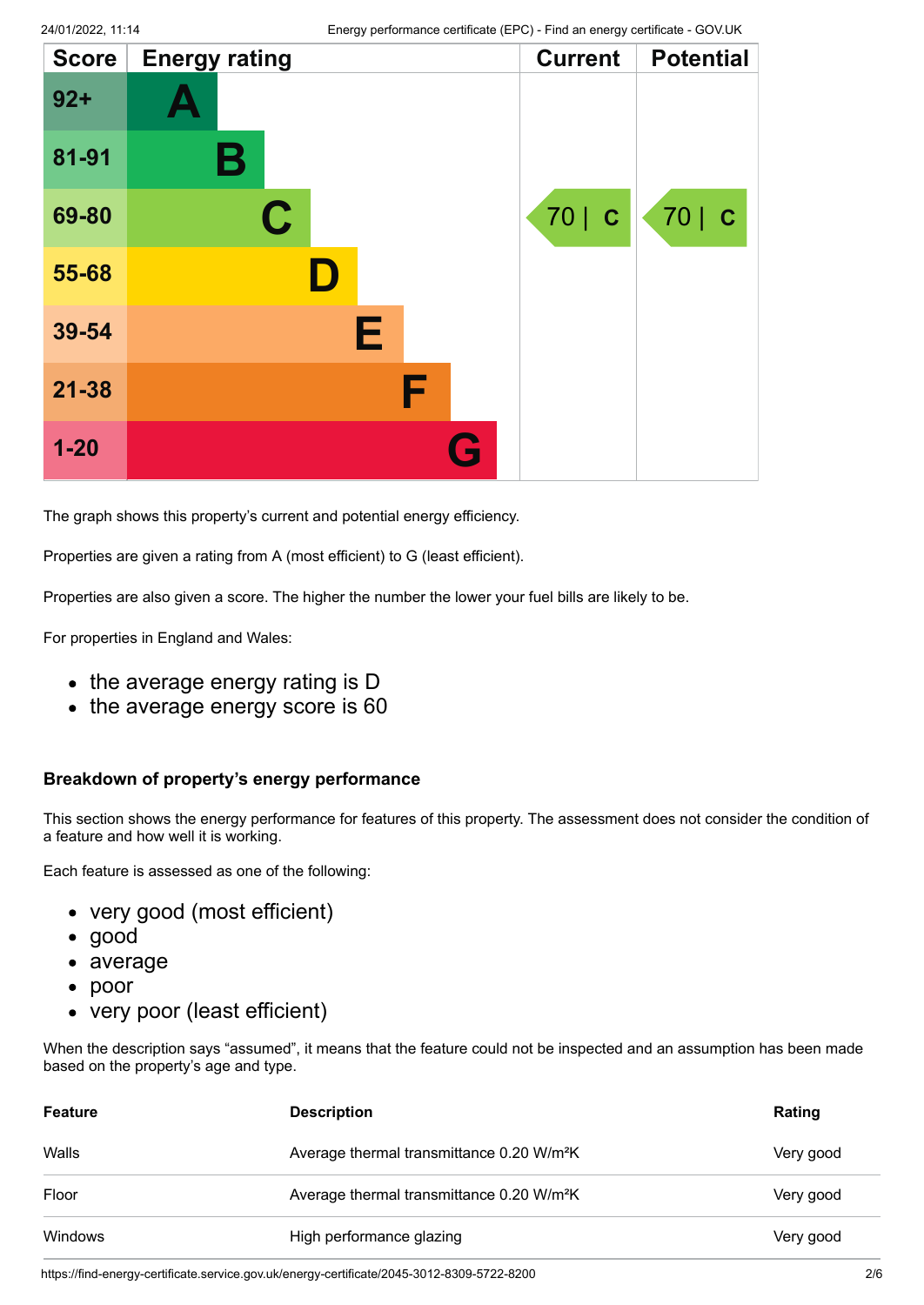24/01/2022, 11:14 Energy performance certificate (EPC) - Find an energy certificate - GOV.UK

| <b>Feature</b>       | <b>Description</b>                           | Rating    |
|----------------------|----------------------------------------------|-----------|
| Main heating         | Room heaters, electric                       | Very poor |
| Main heating control | Programmer and room thermostat               | Good      |
| Hot water            | Electric immersion, standard tariff          | Very poor |
| Lighting             | Low energy lighting in all fixed outlets     | Very good |
| Air tightness        | Air permeability 2.3 $m^3/h.m^2$ (as tested) | Very good |
| Roof                 | (other premises above)                       | N/A       |
| Secondary heating    | None                                         | N/A       |

# **Low and zero carbon energy sources**

Low and zero carbon energy sources release very little or no CO2. Installing these sources may help reduce energy bills as well as cutting carbon emissions. The following low or zero carbon energy sources are installed in this property:

• Solar photovoltaics

# **Primary energy use**

The primary energy use for this property per year is 133 kilowatt hours per square metre (kWh/m2).

What is primary energy use?

#### **Environmental impact of this property**

This property's current environmental impact rating is C. It has the potential to be C.

Properties are rated in a scale from A to G based on how much carbon dioxide (CO2) they produce.

Properties with an A rating produce less CO2 than G rated properties.

### **An average household produces**

6 tonnes of CO2

### **This property produces**

1.7 tonnes of CO2

### **This property's potential production**

1.7 tonnes of CO2

By making the [recommended changes](#page-3-0), you could reduce this property's CO2 emissions by 0.0 tonnes per year. This will help to protect the environment.

Environmental impact ratings are based on assumptions about average occupancy and energy use. They may not reflect how energy is consumed by the people living at the property.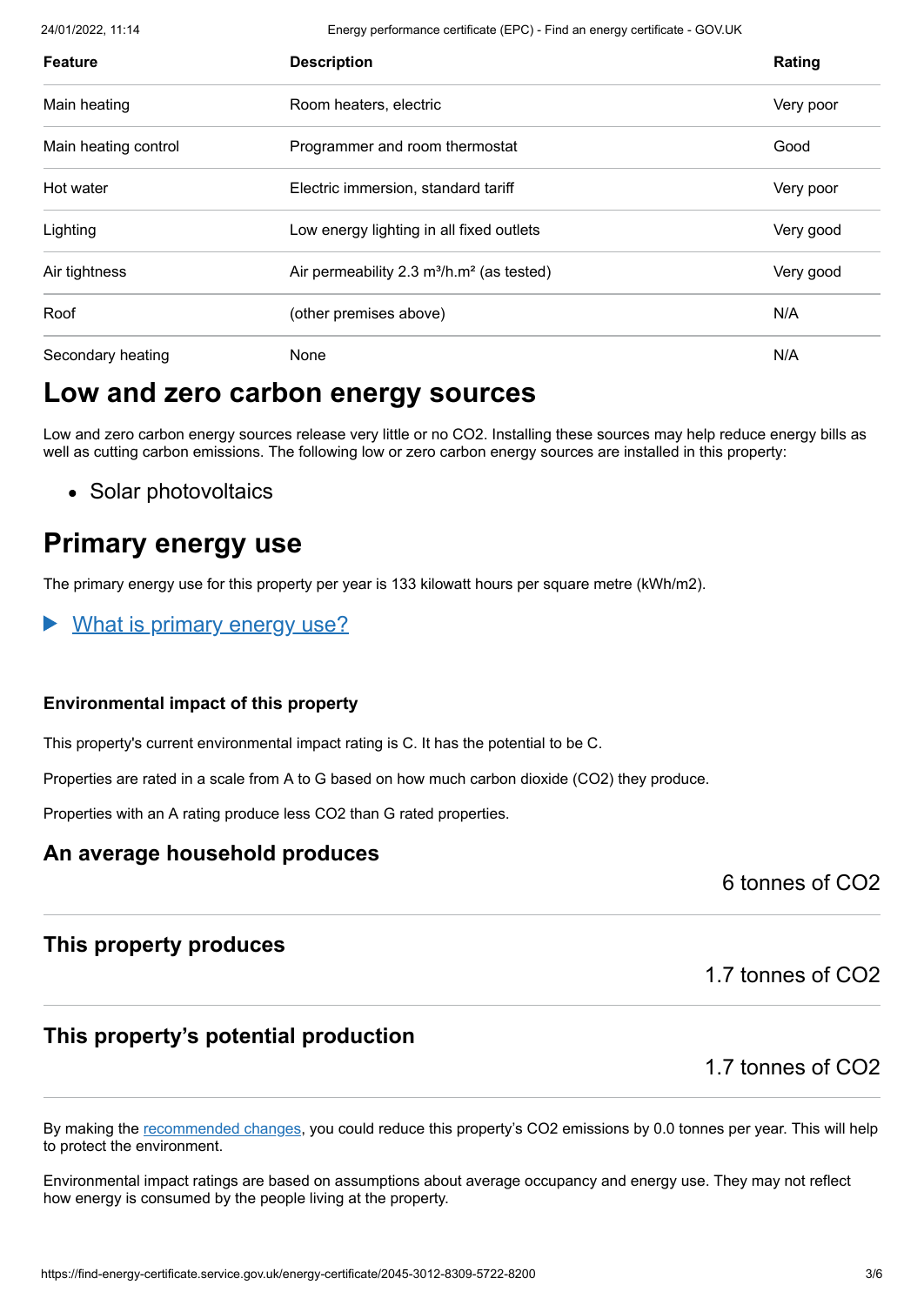#### <span id="page-3-0"></span>**How to improve this property's energy performance**

The assessor did not make any recommendations for this property.

Simple Energy Advice has guidance on improving a property's energy use. [\(https://www.simpleenergyadvice.org.uk/\)](https://www.simpleenergyadvice.org.uk/)



# **Paying for energy improvements**

[Find energy grants and ways to save energy in your home.](https://www.gov.uk/improve-energy-efficiency) (https://www.gov.uk/improve-energy-efficiency)

**Estimated energy use and potential savings**

**Estimated yearly energy cost for this property**

### **Potential saving**

£0

£859

The estimated cost shows how much the average household would spend in this property for heating, lighting and hot water. It is not based on how energy is used by the people living at the property.

The estimated saving is based on making all of the recommendations in [how to improve this property's energy performance.](#page-3-0)

For advice on how to reduce your energy bills visit Simple Energy Advice [\(https://www.simpleenergyadvice.org.uk/\)](https://www.simpleenergyadvice.org.uk/).

# **Heating use in this property**

Heating a property usually makes up the majority of energy costs.

**Estimated energy used to heat this property**

**Space heating**

2334 kWh per year

### **Water heating**

1704 kWh per year

### **Potential energy savings by installing insulation**

The assessor did not find any opportunities to save energy by installing insulation in this property.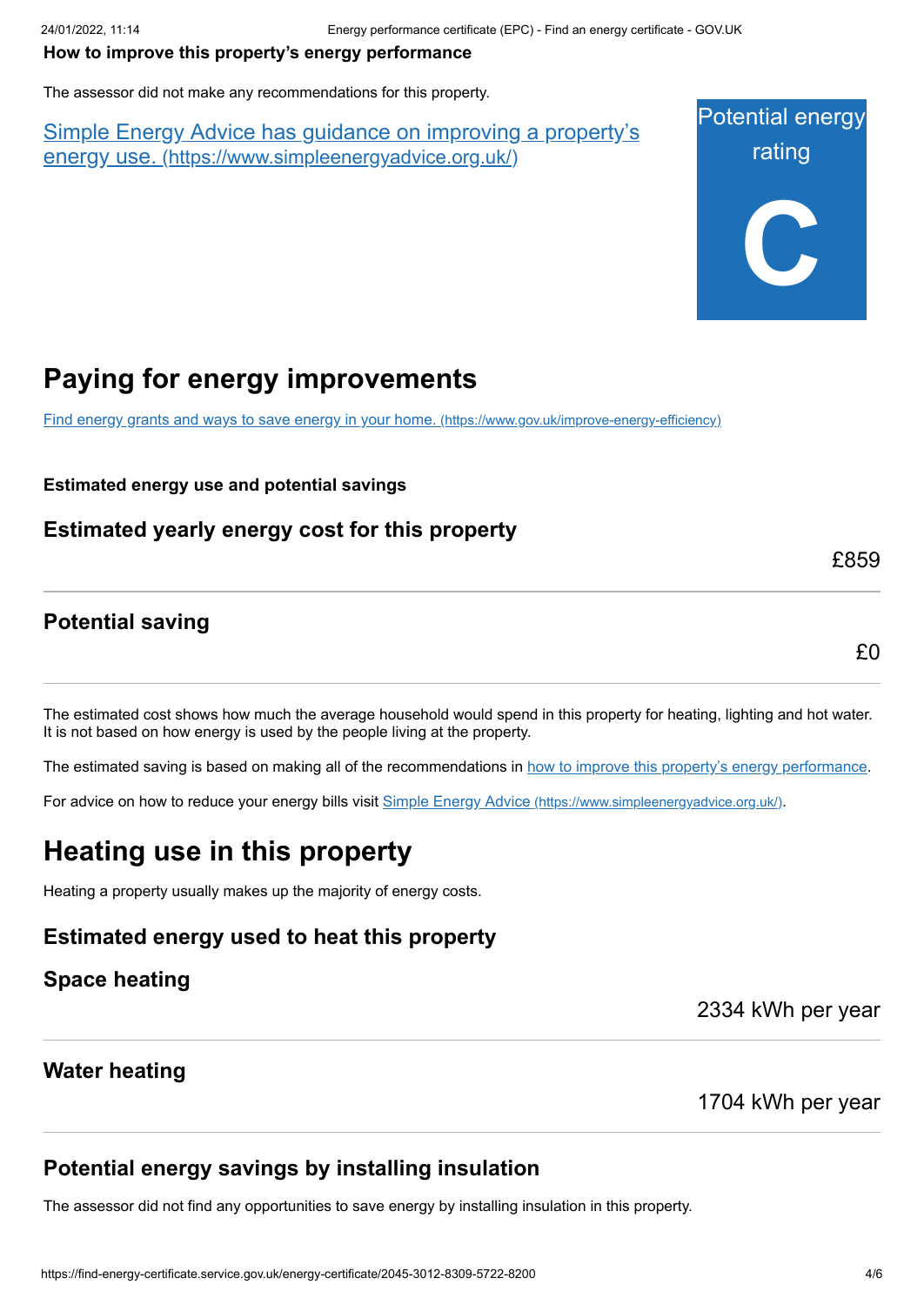24/01/2022, 11:14 Energy performance certificate (EPC) - Find an energy certificate - GOV.UK

You might be able to receive Renewable Heat Incentive payments [\(https://www.gov.uk/domestic-renewable-heat-incentive\)](https://www.gov.uk/domestic-renewable-heat-incentive). This will help to reduce carbon emissions by replacing your existing heating system with one that generates renewable heat. The estimated energy required for space and water heating will form the basis of the payments.

#### **Contacting the assessor and accreditation scheme**

This EPC was created by a qualified energy assessor.

If you are unhappy about your property's energy assessment or certificate, you can complain to the assessor directly.

If you are still unhappy after contacting the assessor, you should contact the assessor's accreditation scheme.

Accreditation schemes are appointed by the government to ensure that assessors are qualified to carry out EPC assessments.

# **Assessor contact details**

### **Assessor's name**

Jonathan Platt

#### **Telephone**

01884 242050

#### **Email**

[info@aessc.co.uk](mailto:info@aessc.co.uk)

# **Accreditation scheme contact details**

### **Accreditation scheme** Elmhurst Energy Systems Ltd

# **Assessor ID**

EES/021559

### **Telephone**

01455 883 250

### **Email**

[enquiries@elmhurstenergy.co.uk](mailto:enquiries@elmhurstenergy.co.uk)

# **Assessment details**

### **Assessor's declaration**

No related party